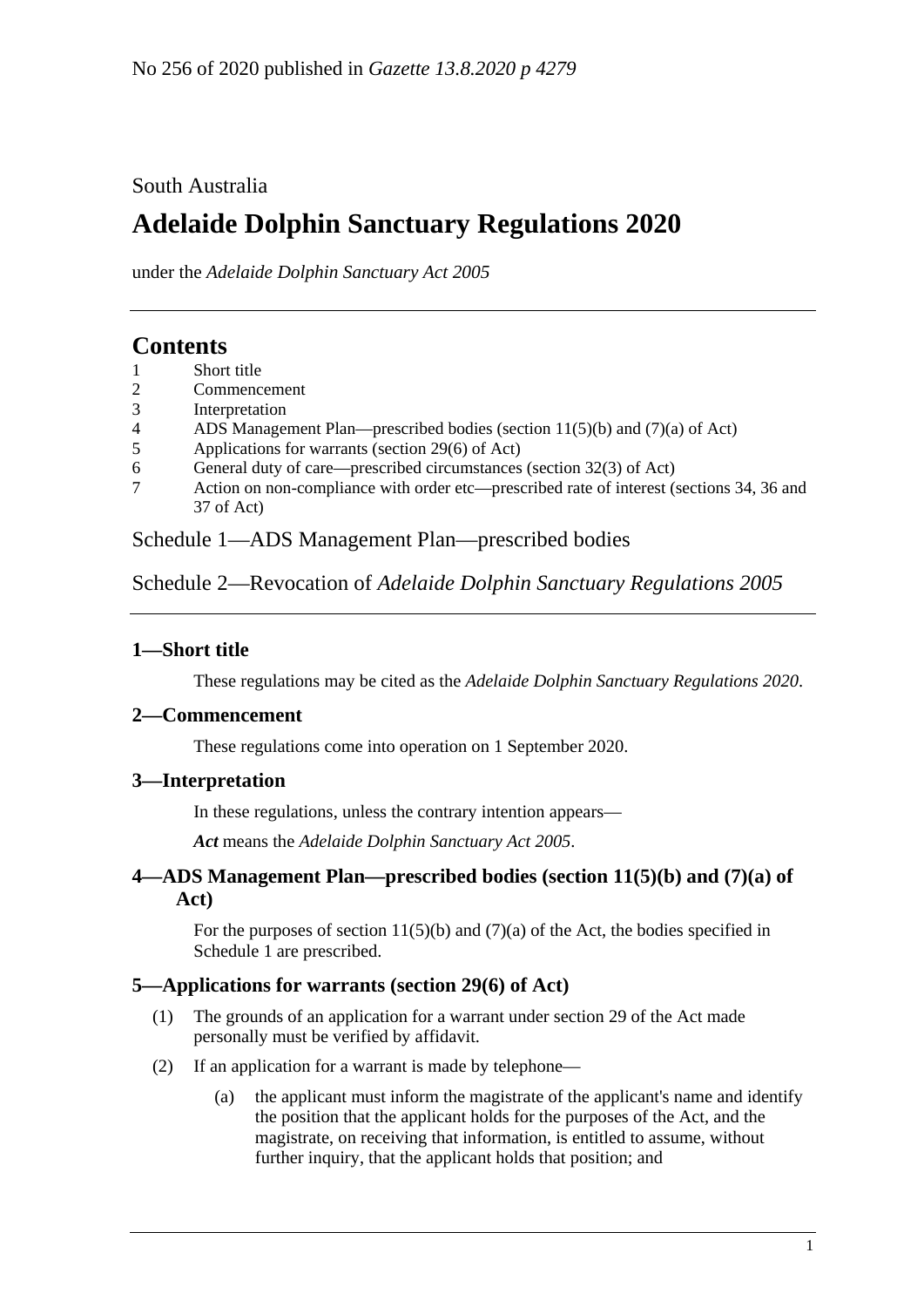- (b) the applicant must inform the magistrate of the purpose for which the warrant is required and the grounds on which it is sought; and
- <span id="page-1-3"></span>(c) if it appears to the magistrate from the information given by the applicant that there are proper grounds to issue a warrant, the magistrate must inform the applicant of the facts that justify, in the magistrate's opinion, the issue of the warrant, and must not proceed to issue the warrant unless the applicant undertakes to make an affidavit verifying those facts; and
- (d) if the applicant gives such an undertaking, the magistrate may then make out and sign a warrant, noting on the warrant the facts that justify, in the magistrate's opinion, the issue of the warrant; and
- (e) the warrant is taken to have been issued, and comes into force, when signed by the magistrate; and
- (f) the magistrate must inform the applicant of the terms of the warrant; and
- (g) the applicant must, as soon as practicable after the issue of the warrant, forward to the magistrate an affidavit verifying the facts referred to in [paragraph](#page-1-3) (c).
- (3) A magistrate by whom a warrant is issued must file the warrant, or a copy of the warrant, and the affidavit verifying the grounds on which the application for the warrant was made, in the Magistrates Court.

#### <span id="page-1-0"></span>**6—General duty of care—prescribed circumstances (section 32(3) of Act)**

For the purposes of section 32(3) of the Act, any circumstance involving the exercise of a statutory power by a public authority in an emergency situation is prescribed.

#### <span id="page-1-1"></span>**7—Action on non-compliance with order etc—prescribed rate of interest (sections 34, 36 and 37 of Act)**

- (1) For the purposes of sections  $34(5)(a)$ ,  $36(5)(a)$  and  $37(8)(a)$  of the Act, the prescribed rate of interest per annum on an unpaid amount will be the prime bank rate for any financial year for which the amount remains unpaid.
- (2) In this regulation—

*prime bank rate* for a particular financial year means the corporate loan reference rate applied by the Commonwealth Bank of Australia for corporate lending on the first trading day of the Bank in that financial year.

# <span id="page-1-2"></span>**Schedule 1—ADS Management Plan—prescribed bodies**

Aboriginal Legal Rights Movement Incorporated Boating Industry Association of South Australia Incorporated City of Port Adelaide Enfield City of Salisbury Conservation Council of South Australia Incorporated Flinders Ports Pty Limited Green Adelaide Board South Australian Employers' Chamber of Commerce and Industry Incorporated The Minister's Recreational Fishing Advisory Council established by the Minister responsible for the administration of the *[Fisheries Management Act](http://www.legislation.sa.gov.au/index.aspx?action=legref&type=act&legtitle=Fisheries%20Management%20Act%202007) 2007*